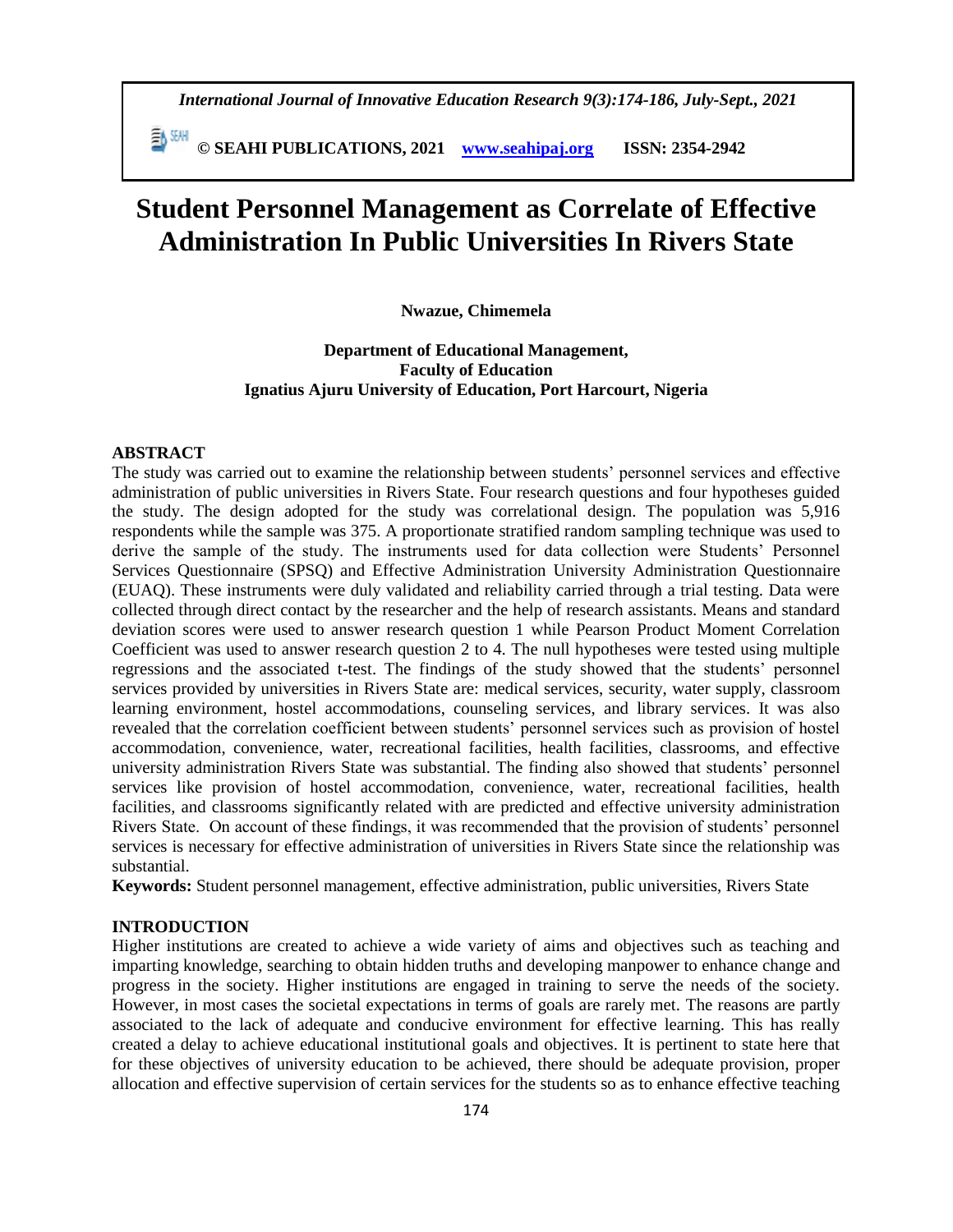and learning processes and all-round development of students. These services include student personnel services and proper managing.

Student personnel management refers to all the activities that are carried out by the school administrators to ensure that the students derive the best from the schools curricular and co-curricular activities. Emetarom (2002) states that schools are not set up for teachers, parents or educational administrators but they are set up for students. Students' personnel management according to Nosori (1985) comprises the administrative and supervising functions and services other than classroom instruction. This shows that students are the determining factor of setting up a school because without them there will be no school even if there are teachers and educational managers. Therefore, the services to be rendered to students should be a major priority in the planning of the school system as it is an essential function of the school administration. We can also say that student's personnel management involves all activities provided by the school administrator to the students so as to attain the achievement of educational objectives apart from the normal classroom instructions. By this, we can vividly say that the administration of student personnel services encompasses all the curricular and co-curricular aspects of the school program.

Flippo (1983) in Nwankpa (2015) opined that the major task areas of personnel management includes planning, organizing, directing and controlling which under this circumstance should be applied in school administration. Akuchie (1998) sees student personnel management services as those services and functions that complement classroom instruction for the total development of the student. These services when rendered will serve as a tool in guiding and directing students to improve their personal substance in the pursuit of their educational careers. It is paramount to note that these services if properly managed are complementary to the balanced education of the students. The task of intellectual and development of skills are gotten through curriculum planning and implementation while the task of developing responsible attitudes and morals can only be adhered through the provision and administration of student personnel services that should always be evaluated.

In most universities, the services provided are not just inadequate but the few ones are very old and in a bad condition and this will endanger the health or lives of the students. For instance, in a university where there is poor system of transportation outside and within the campuses or where there are not enough buses or taxis and bikes are not permitted to come into the school. The students will be stressed before getting to the lecture hall because they must have trekked a long distance to school. In most cases, they might come late to school and probably miss a greater part of the lecture, test, etc. this will lead to failure. Again, the provision of better health facilities/medical center in our universities should be a major priority of school administrators. It is the responsibility of the school to help the students maintain good health habits and personal hygiene. Some public universities in Nigeria have poor sanitary conditions like poor drainage system and inadequate waste disposal that causes specific diseases in the lives of student. All these can generate different degree of health problems in students. Also, additional stress and poor feeding habit by the students can also cause health problems. Due to dilapidated structures and nonavailability of good drugs or insufficient health facilities, the students are prone to danger like death, permanent disability etc.

Adequate provisions of social services like clubs, unions and recreational facilities is a necessity to maintain the health of the students in the school. Social services and facilities like games, educational excursions and clubs if not adequately provided might lead to anti-social behaviors by the students. School Administrators are expected to look into these areas and ensure they are effectively managed properly so as to enable the students develop physical fitness and good health.

Hostels accommodation is another area of Students Personnel Service which might have not been properly managed by School Administrators. In most public universities, the hostels are overcrowded as a result of limited space. For instance, if the famous Aluu four of the University of Port Harcourt had a better facility on campus, they would not have been exposed to danger resulting to their deaths. The bed space and foams are usually not enough. Most times you see students cook inside the hostel because of lack of kitchen facility. The toilet facilities are often bad and they adopt insanitary means of discharging excreta Offensive odours in most cases are noticeable on entrance of the hostel. This becomes a basic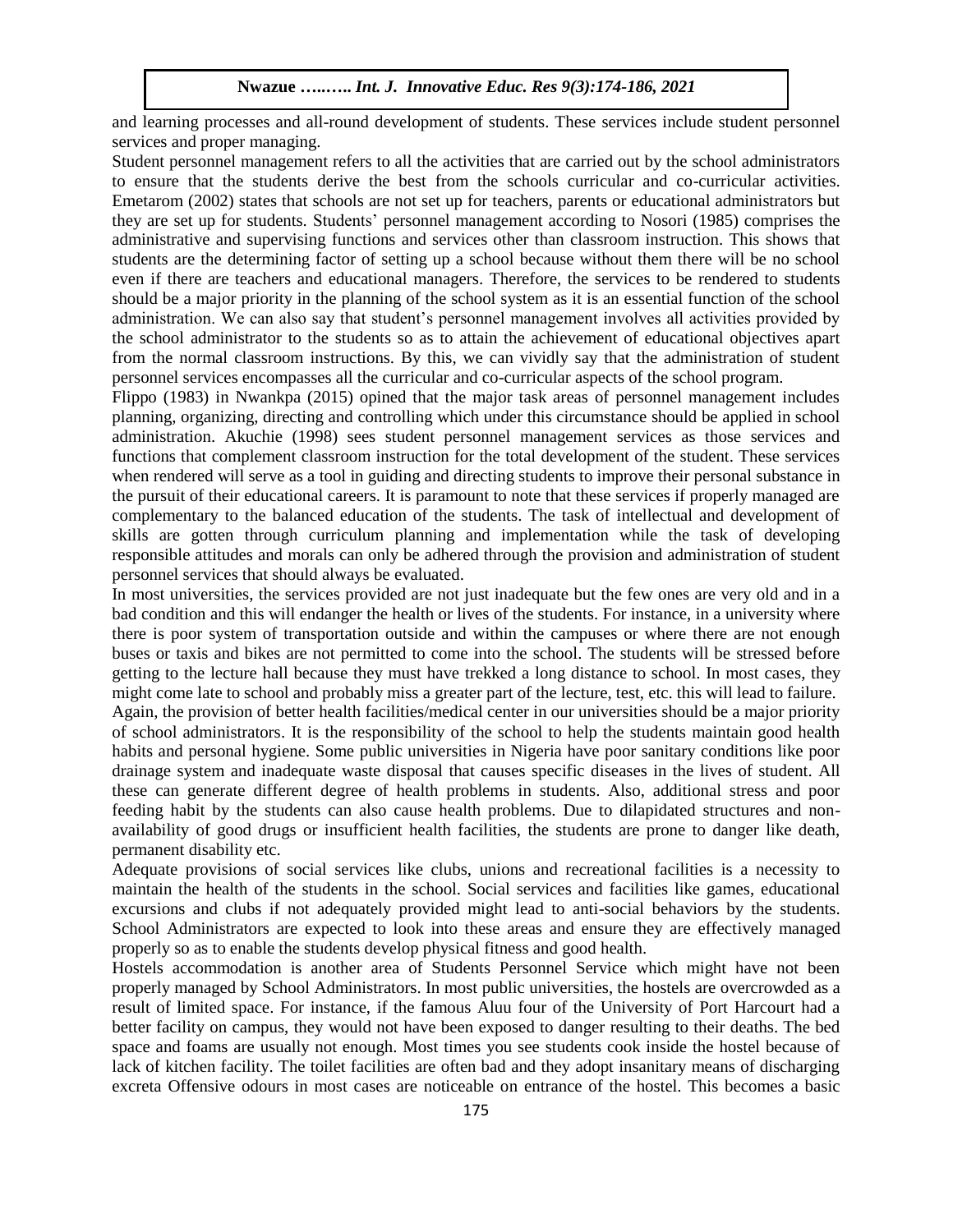problem because the students are prone to bacteria and fungi infections which might lead to complicated cases. It is presumed that the provision of Student Personnel Services will also enhance effective administration of universities. This is because Ogbonnaya (1997) explained that these services are vital to the meaningful operational apron of the school system as they contribute significantly to the day-to-day functioning of a school particularly to learning effectiveness. Poor management of Students Personnel Services can have adverse effect on the products of the educational process vis-à-vis sustainable higher education. It is against this backdrop, that the researcher was motivated to investigate the relationship between Student Personnel Management and effective administration in Public Universities in Rivers State.

# **Statement of the problem**

Nigeria universities over the years have had ugly experiences where students protest against poor student welfare services provided by their schools. Some of such services includes lack of lecture rooms which had made some of them receive lectures outside or under a tree, epileptic power supply especially during examinations where some would come to class at night to read, lack of conveniences where students prefer to defecate in nylons and throw over the fence or a nearby bush because of bad toilets, poor libraries facilities in some universities do not enable student read or carry out research. In some cases, some might not have enough chairs and tables, dilapidated hostels that might not make the students comfortable because the rooms are overcrowded.

Public universities in Rivers State for instance often experience some of these problems. In most college, for instance, Federal college of Education, Ehamufu and Nwafor-Orizu college of Education, Nsugbe, students go to stream to fetch water because these institutions depends on water tankers for supply of water. Some universities in the South-South, South west have also suffered varieties of cult clashes where hundreds of students have been killed due to a bad security network present in school. There are reported cases of armed robbery, killings, rape, murder, phone snatching and of course cult activities because their security services is porous. Guidance and counseling services/unit are non-existent and even when they are, records are kept haphazardly. Drugs found in the medical center are usually routine drugs in which students might not have access to. Students depends solely on food vendors for their feeding because of the non- availability of catering services in the school. Although studies have been done in other areas, no study to the knowledge of the researcher has been done related to student welfare and administration of schools. This state of affairs suggest that something is wrong with regard to the implementation of Students Personnel Services in Public Universities It is based on this, the need to carry out the study to examine the relationship between students-personnel services and effective administration of universities in Rivers State arose which this study intends to fill.

# **Aim and Objectives**

The aim and objectives of this study is to investigate how student's personnel management relates with effective administration of public universities in Rivers State. This study will specifically sought the following objectives.

- 1. Determine the types of students-personnel services provided by public universities in Rivers State
- 2. Determine to what extent the provision of hostel accommodation influences effective public Universities Administration in Rivers State.
- 3. Determine to what extent the provision of conveniences influences effective public Universities Administration in Rivers State.
- 4. Determine to what extent the provision of water influences effective public Universities Administration in Rivers State.

# **Research Questions**

- 1. What are the students' personnel services provided by public universities in Rivers State
- 2. What is the correlation coefficient between provision of hostel accommodation and effective public universities administration in Rivers State?
- 3. What is the correlation coefficient between provision of convenience and effective public universities administration in Rivers State?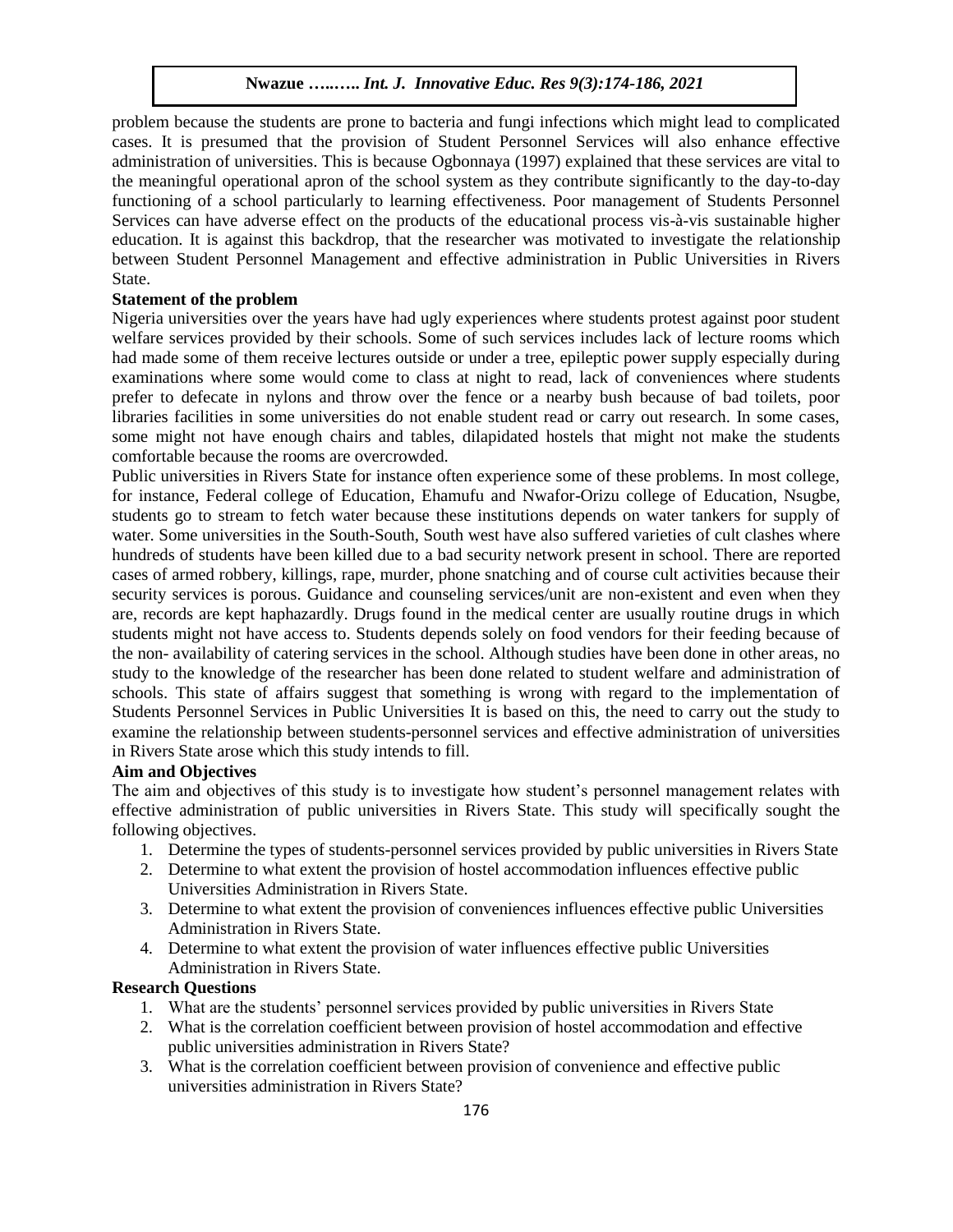4. What is the correlation coefficient between provision of water and effective public universities administration in Rivers State?

## **Hypotheses**

- **HO1:** There is no significant relationship between the provision of hostel accommodation and effective public university administration Rivers State.
- **HO2:** There is no significant relationship between the provision of conveniences and effective public university administration in Rivers State.
- **HO3:** There is no significant relationship between provision of water and effective public university administration in Rivers State.
- **HO4:** There is no significant relationship between provision of recreational facilities and effective public university administration in universities in Rivers State.

# **Literature Review**

## **Concept of a University**

A university is an institution of higher (or tertiary) education which awards academic degrees in various disciplines. They provide undergraduate education and postgraduate education for learners who are admitted into various courses of study within a time frame. The word university is derived from the Latin word universities magisterium of solarium which roughly means "Community of teachers and scholars". The modern university system has roots in the European medieval university which was created in Italy and evolved from cathedral schools for the clergy during the high middle ages.

Hamlyn D (1996) opined that when universities were first set up in the middle ages their main aim, apart from being communities of scholars, was to produce theologians, lawyers and doctors of medicine. According to Kenneth Minogue (1973), the concept of a university traces many confusions imposed by political ideology to a failure to distinguish academic inquiry from other kinds of intellectual activity, such as journalism, religious proselytizing and high quality propaganda. Minogue holds that were the university lacks a clear sense of the difference between the academic and the pragmatic, its vitality is sapped by conflicting purposes.

# **Concept of Administration**

Administration concept in founded in management and supervision ideologies. It involves the facilitation of the day-to-day operations in a business according to Simeon, administration can be defined as the activities of groups co-operating to accomplish common goals Simon, Smithburg, Thompson 1950). There are two key elements in the above definition and they are 'co-operation' and 'goal'. These are central to the concept of administration because of there was not a goal, people will not come together and co-operate with each other. Thus, the essence of administration is the utilization of co-operative action for the accomplishment of common goals. In another definition, administration in defined as an activity or process mainly concurred with the means for carrying out prescribed ends. (Pfiffnerand 1967).

Student-personnel services are services which embraces all the activities that tends to create a good atmosphere for teaching and learning. They are those provisions of human and material resources by the school/school administrators so as to provide a good condition for learning. Duffy in Ejionueme (2010) in Ozioko (2014:18) stated that although Student Personnel Services have received very little attention in professional literature and school administration, it remains an administrative function that is critical to the effective operation of any school system. It is seen as part and parcel of the school administrative function

## **Hostel Accommodation**

Hostel Accommodation can be said to be a set of accommodation provided by the school management within the campus to shelter the students with laid down rules and regulations set out to control and check the behaviours of the inhabitants and a changeable fees paid by the students to have access to the use of the hostels. The Oxford English dictionary defined Accommodation as a place to live or a place of temporary dwelling. Therefore, Hostel Accommodation is said to be a place to live on rentage over a period of time during the course of pursuing a degree in the university as well as other services enjoyed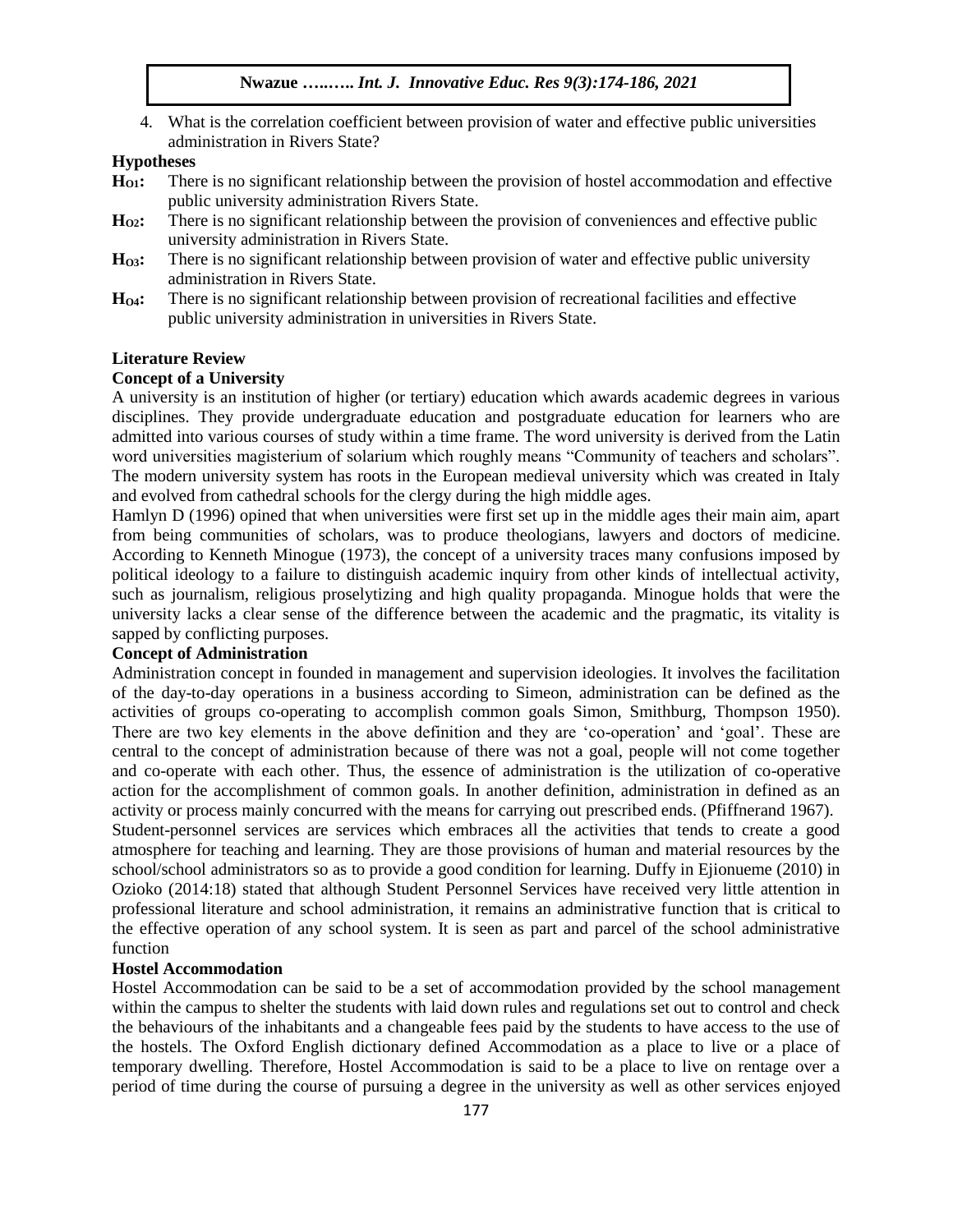during this time (Adu-Gyamfi, Brenya & Lamptey, 2014). With respect to students' accommodation, (Owolabi, 2015) described it as a place where students reside within or outside the campus. Students residing within the houses provided on the campus are known as on-campus students, while those residing in houses built outside the campus are known as off-campus students.

## **Convenience**

Excreta are a combination of human faeces and urine. Many pathogens leave the body through urine and faeces. These organisms may reach other susceptive individuals directly or indirectly through medium like water and other fluids, food or directly on fingers or via insect vectors like flies or contaminated soil. Therefore, an excreta which is not properly disposed is not only unsightly, but also gives off offensive smells, and this can lead to diseases.

Facilities for academic and non-academic activities need to be properly put in place to provide an optimal sanitary environment which is safe and conducive for physical, mental and emotional health of the student in order to achieve maximum benefits from educational programmes. The Human excreta which is a major cause of environmental pollution need to be properly disposed through modern methods that are socially and culturally acceptable to the people. Apart from its availability, these facilities should adequately meet the demands of the population of both students and staff of the institutions.

## **Water Supply**

Water supply according to Wikipedia is the provision of water by public utilities, commercial organizations, community endeavors or by individuals usually via a system of pumps and pipes. Meriamwebster defines water supply as a source, means, process of supplying water usually including reservoirs, tunnels and pipelines.

Over two-third of the surface of the earth is covered by water but mostly salty and undrinkable and of this two-thirds, the availability of fresh water is 2.7% but only 1% of the available fresh water is accessible. This simply means that the proportion for safe drinkable water on earth is small. An overview by the World Bank group posits that over 663 million people in the world still lack access to improved drinking water sources.

#### **Review of Empirical Studies**

A study on the evaluation of students in secondary schools in Cross River State was carried out by Ogbuji (2009). The purpose of the study was to evaluate the administration of student personnel services in secondary schools in Cross River States. Nine research questions guided the study and four null hypotheses were formulated. Ogbuji's findings includes: students active participation in extra-curricular activities, orientation programs are done in secondary schools in Cross River State, lack of effective health care services and municipal services too. In school administration the results indicated that there is a significant difference among public, mission and private schools in the provision of student personnel services in secondary school in the state. There is also a significant difference among the three groups of school on the constraints to the provision of student-personnel services in secondary school in Cross River State.

Ozioko (2014) carried out a study on implementation of student personnel services in Federal and State colleges of education in South East Nigeria. The main purpose of study was to investigate the extent of implementation of student personnel services in Federal and State colleges of education in South East Nigeria. The result showed that there is no significant difference between the mean ratings of staff and students of both federal and state on the extent of availability of students personnel services in the colleges, there is no significant difference between the mean ratings of staff and students of both Federal and State on the extent of availability of students personnel services in these colleges, the staff and students of the federal and state colleges of education strongly agree on the constraints to the effective implementation of these services, there is no significant difference between the opinions of staff and students of both federal and state colleges of education with regards to strategies for improvement.

A study on the evaluation of Student Personnel Services in Nigeria Federal and State Universities was carried out by Akuchie (2000). The purpose of the study was to determine the availability, adequacy and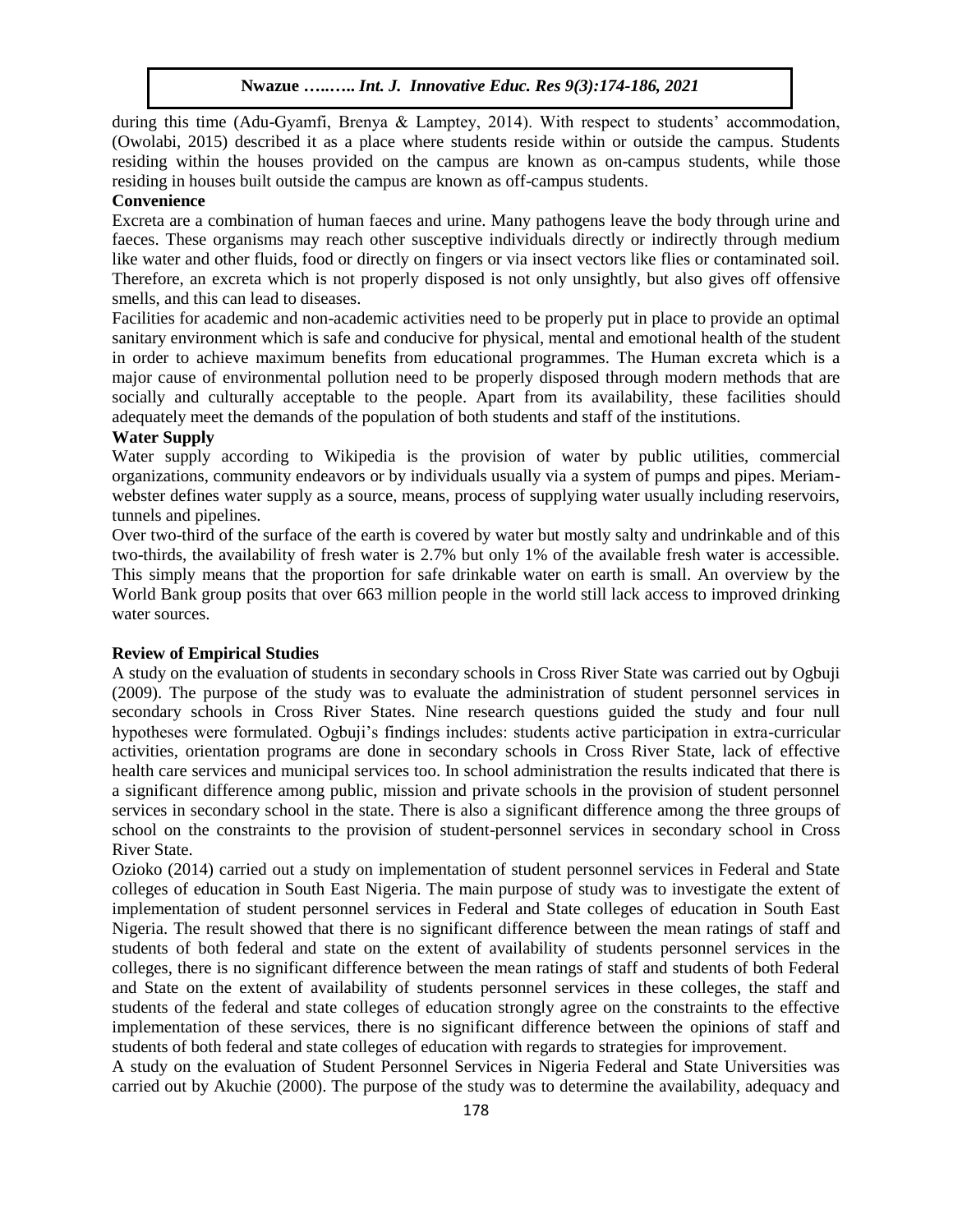quality of student personnel services in public universities in Nigeria. The findings revealed that only three student personnel services: Student records, student disciplinary measures and admission exercise are adequate and of quality in Nigeria universities. The federal universities has quality student personnel services than it is found in the state universities; student personnel services are more available, more adequate and of better quality in older universities. Northern universities enjoy more adequate student personnel services/management in Nigeria universities.

Valentine Joseph Owan and Samuel Okpon Ekaette (2019) carried out a study on students' personnel management and academic effectiveness of secondary school students in Calabar educational zone of cross river state in terms of punctuality to classes, time management, study habits, record keeping, attitudes during classes, note taking, attitudes towards assignment, examination results and attitudes towards co-curricular activities. The findings of this study showed among others; students counseling, health care and discipline management respectively are significantly related to students' academic effectiveness in terms of punctuality to classes, time management, study habits and attitudes towards co – curricular activities. Again, it was a general conclusion from the findings of the study there is a moderate positive relationship which is statistically significant between students' personnel management and their academic effectiveness.

Amaizu (2003) conducted a study on the strategies for improving student personnel services in secondary schools in Onitsha Education Zone. His purpose of study was to evolve strategies to be adopted to improve student personnel services in secondary schools in Onitsha Education Zone. The findings reveal that the following must be adopted to improve student personnel services. A guidance and counseling unit should be established in all schools in the zone, there should be an adequate finding of schools, posting of medical personnel to all the schools to cater for their health needs, boarding system should be restored in secondary schools, the communities should actively get involved in the administration of schools located in their communities and there should be an active participation of the parents teachers association in the finding of schools.

In another study Adebisi (2017) examined Students' Perspectives on Private Hostel Facilities in proximity to the University. The study also found that privacy and length of the lease were the major factors that influenced students' decision to reside in private hostels. It further showed that students were highly satisfied with security, road network, waste disposal system but were dissatisfied with common room, electricity, Internet connectivity, and laundry facilities.

## **METHODOLOGY**

The study adopted a correlational design and was conducted in the South-South of Nigeria precisely in Rivers State. The population of the study was 5916. It consisted of final students and members of senior administrative staff in the student affairs Department of Ignatius Ajuru University of Education and Rivers State University, Port Harcourt Rivers State. The sample of the study was 375 respondents which was determined using the Taro Yamane formula. The instruments used to collect data for this study were Students Personnel Services Questionnaire (SPSQ) and Effective Administration University Administration Questionnaire (EUAQ) which were developed by the researcher. The instruments were validated by four experts from the department of measurement and evaluation, and educational management to ascertain its viability. A trial testing of the instruments were used to establish the internal consistency reliability of the instrument using Cronbach Alpha method, and yielded a reliability coefficient of 0.78. Means and standard deviation scores were used to research question 1 while Pearson Product Moment Correlation Coefficient was used to answer research question 2 to 4. The null hypotheses were tested using multiple regressions and the associated t-test at 0.05 level of significance.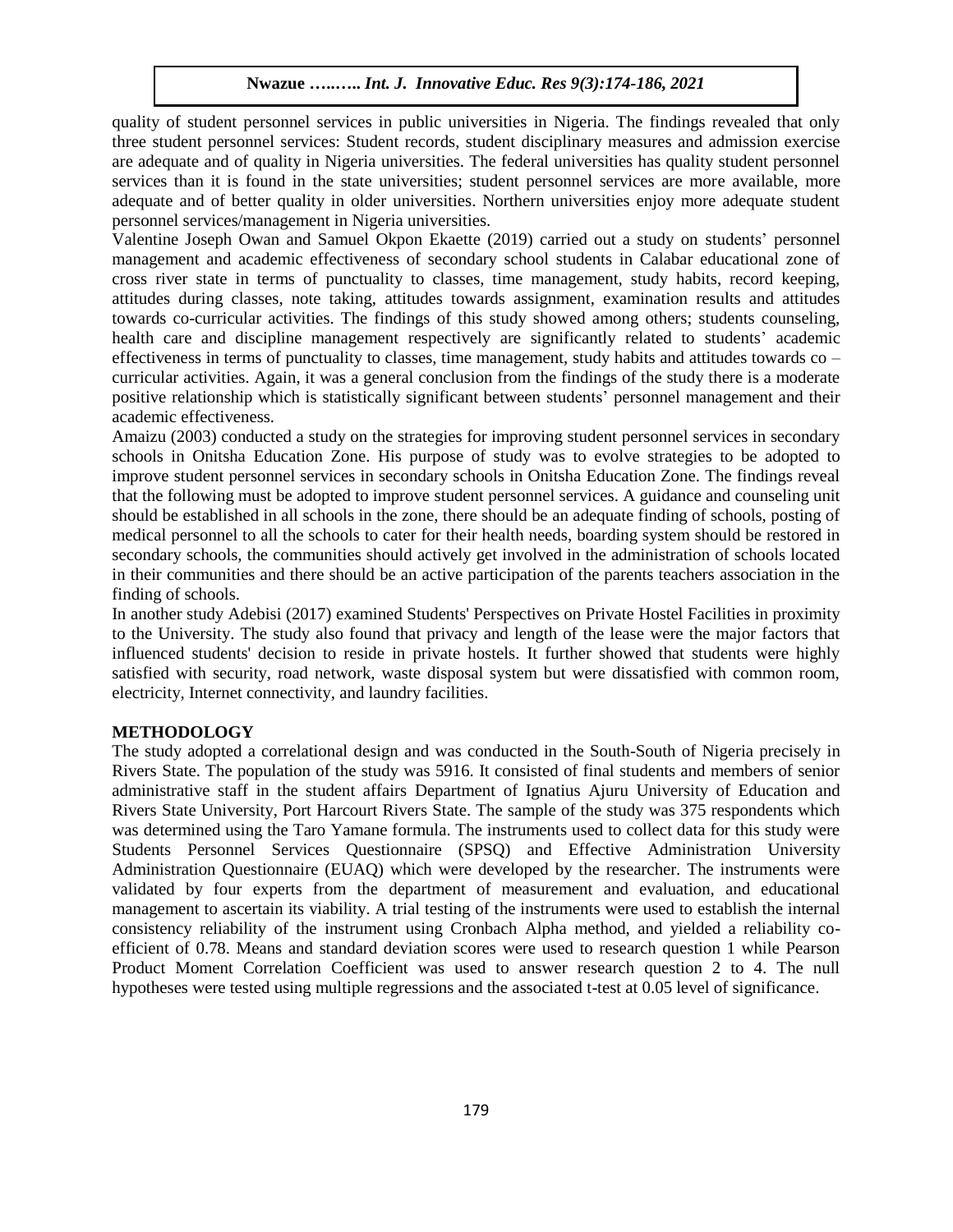# **RESULTS AND FINDINGS**

**Research question 1:** *What are the students' personnel services provided by universities in Rivers State?* **Table 1**: Means and standards deviations of students' personnel services provided by public universities in Rivers State

| S/N | (Students' personnel services) |              |      |                 |            |
|-----|--------------------------------|--------------|------|-----------------|------------|
|     |                                | $\mathbf{X}$ | SА   | Rank            | <b>DEC</b> |
|     | <b>Medical Services</b>        | 3.03         | .90  | 1 <sup>st</sup> | A          |
|     | Security                       | 2.69         | .85  | 4 <sup>th</sup> | A          |
| 3   | Water supply                   | 2.72         | .92  | 3 <sup>rd</sup> | A          |
| 4   | Recreational services          | 2.34         | .91  | 8 <sup>th</sup> | D          |
| 5   | Classroom Learning environment | 2.60         | .96  | 5 <sup>th</sup> | A          |
| 6   | Conveniences                   | 2.40         | 1.05 | 7 <sup>th</sup> | D          |
|     | Hostel Accommodations          | 2.60         | .92  | 5 <sup>th</sup> | A          |
| 8   | Counseling services            | 2.50         | .92  | 6 <sup>th</sup> | А          |
| 9   | library services               | 2.82         | .98  | 2 <sup>nd</sup> | A          |
|     | <b>Cluster</b>                 | 2.63         | .93  |                 | A          |

Table 1 showed that items 1, 2, 3, 5, 7, 8, and 9 had high mean score of 3.03, 2.69, 2.72, 2.60, 2.60, 2.50, and 2.82 respectively above the criterion mean of 2.50. This implies that in the opinion of the respondents, the students' personnel services provided by universities in Rivers State are: medical services, security, water supply, classroom learning environment, hostel accommodations, counseling services, and library services. Items 4, and 6 had low mean scores of 2.34 and 2.40 respectively below the criterion mean of 2.50. This indicated that recreational services and conveniences are not provided by universities in Rivers State. The cluster mean and standard deviation of 2.63 and .93 showed that the respondents are of the opinion that the identified students personnel services with means above the criterion mean are provided by universities in Rivers State.

**Research question 2:** *What is the correlation coefficient between provision of hostel accommodation and effective universities administration in Rivers State?*

**Table 2:** Correlation coefficients between provision of hostel accommodation and effective universities administration in Rivers State?

| Variables                            |                                          |                 | $r^2$    | Percentage |
|--------------------------------------|------------------------------------------|-----------------|----------|------------|
| provision of hostel<br>accommodation | Pearson Correlation<br>$Sig. (2-tailed)$ | $037**$<br>.480 | 0.001369 | 0.1369     |

Table 2 showed the correlation coefficient between provision of hostel accommodation and effective universities administration in Rivers State. The correlation coefficient between provision of hostel accommodation and effective universities administration in Rivers State was substantial (.037). Universities in Rivers State that provided hostel accommodation to students effectively administer the school policies and are better managed. Provision of hostel accommodation accounted for 0.1369% of the variance in effective universities administration in Rivers State.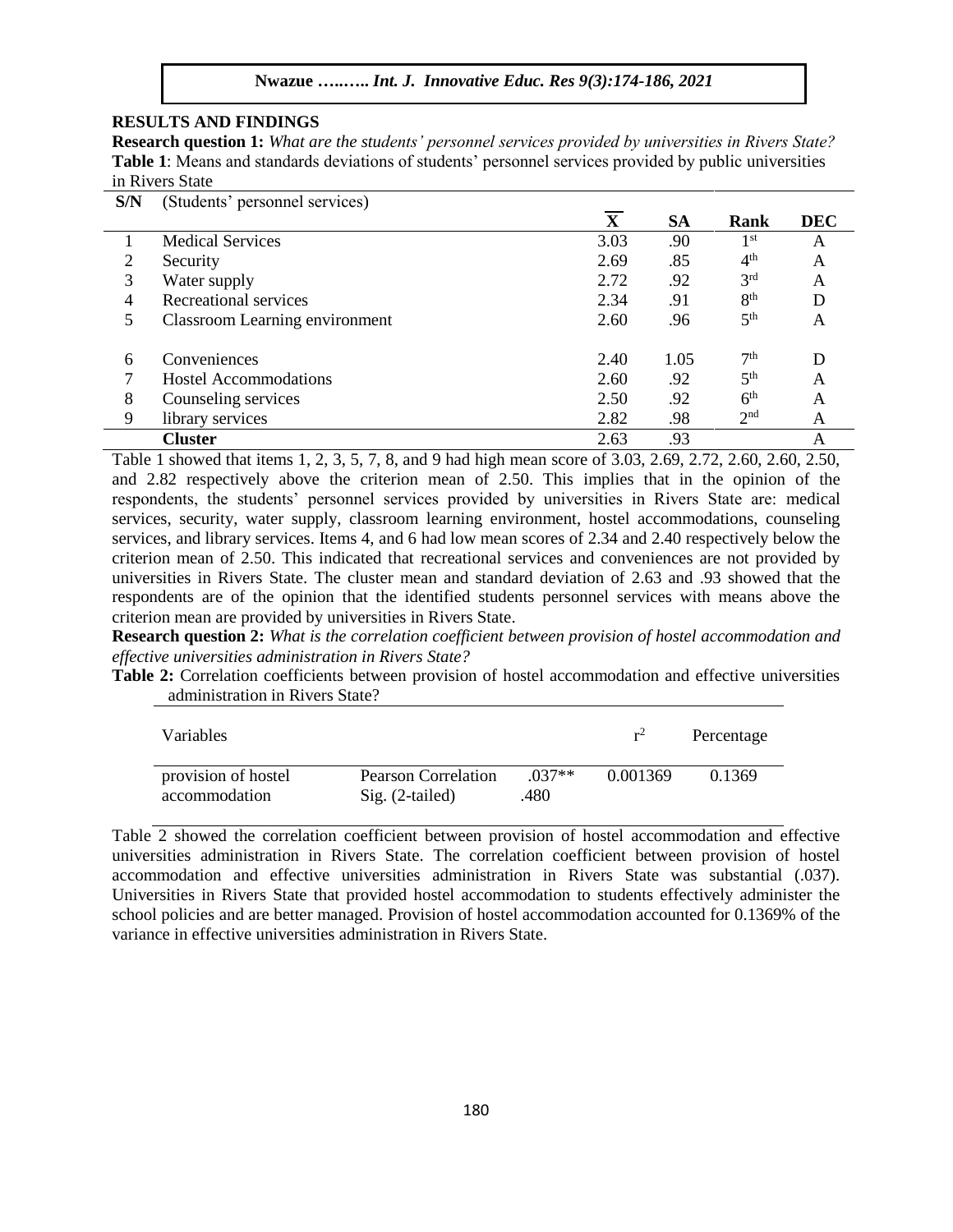**Research question 3:** *What is the correlation coefficient between provision of convenience and effective universities administration in Rivers State?* 

**Table 3:** Correlation coefficients between provision of convenience and effective universities administration in Rivers State?

| <b>Variables</b>         |                                                 |                  | $r^2$    | Percentage |
|--------------------------|-------------------------------------------------|------------------|----------|------------|
| provision of convenience | <b>Pearson Correlation</b><br>$Sig. (2-tailed)$ | $.088**$<br>.089 | 0.007744 | 0.7744     |

Table 3 showed the correlation coefficient between provision of convenience and effective universities administration in Rivers State. The correlation coefficient between provision of convenience and effective universities administration in Rivers State was substantial (.088). Universities in Rivers State that provided convenience to students effectively administer the school policies to that effect and are better managed. Provision of convenience accounted for 0.7744% of the variance in effective universities administration in Rivers State.

**Research question 4:** *What is the correlation coefficient between provision of water and effective universities administration in Rivers State?*

**Table 4:** Correlation coefficients between provision of water and effective universities administration in Rivers State

| Variables          |                                          |                  | $r^2$    | Percentage |
|--------------------|------------------------------------------|------------------|----------|------------|
| provision of water | Pearson Correlation<br>$Sig. (2-tailed)$ | $.047**$<br>.364 | 0.002209 | 0.2209     |

Table 4 showed the correlation coefficient between provision of water and effective universities administration in Rivers State. The correlation coefficient between provision of water and effective universities administration in Rivers State was substantial (.047). Universities in Rivers State that provided water to students effectively administer the school policies in that regard and are better managed. Provision of water accounted for 0.2209% of the variance in effective universities administration in Rivers State.

## **Test of Hypotheses**

**Ho1:** There is no significant relationship between the provision of hostel accommodation and effective university administration Rivers State.

**Table 5**: Analysis of Variance on provision of hostel accommodation and effective university administration Rivers State.

| Model |            | Sum of Squares | df  | Mean Square |      | $\mathrm{Sig}$    |
|-------|------------|----------------|-----|-------------|------|-------------------|
|       | Regression | 6.672          |     | 6.672       | .500 | .480 <sup>b</sup> |
|       | Residual   | 4935.745       | 370 | 13.340      |      |                   |
|       | Total      | 4942.417       | 271 |             |      |                   |

a. Dependent variable: effective university administration

b. Predictors: (Constant), provision of hostel accommodation

Table 5 showed that F-value of .500 is significant at 0.480. This indicated that the provision of hostel accommodation is significantly related to effective university administration Rivers State.

Therefore, the null hypothesis of no significant linear relationship between provision of hostel accommodation and effective university administration Rivers State was rejected.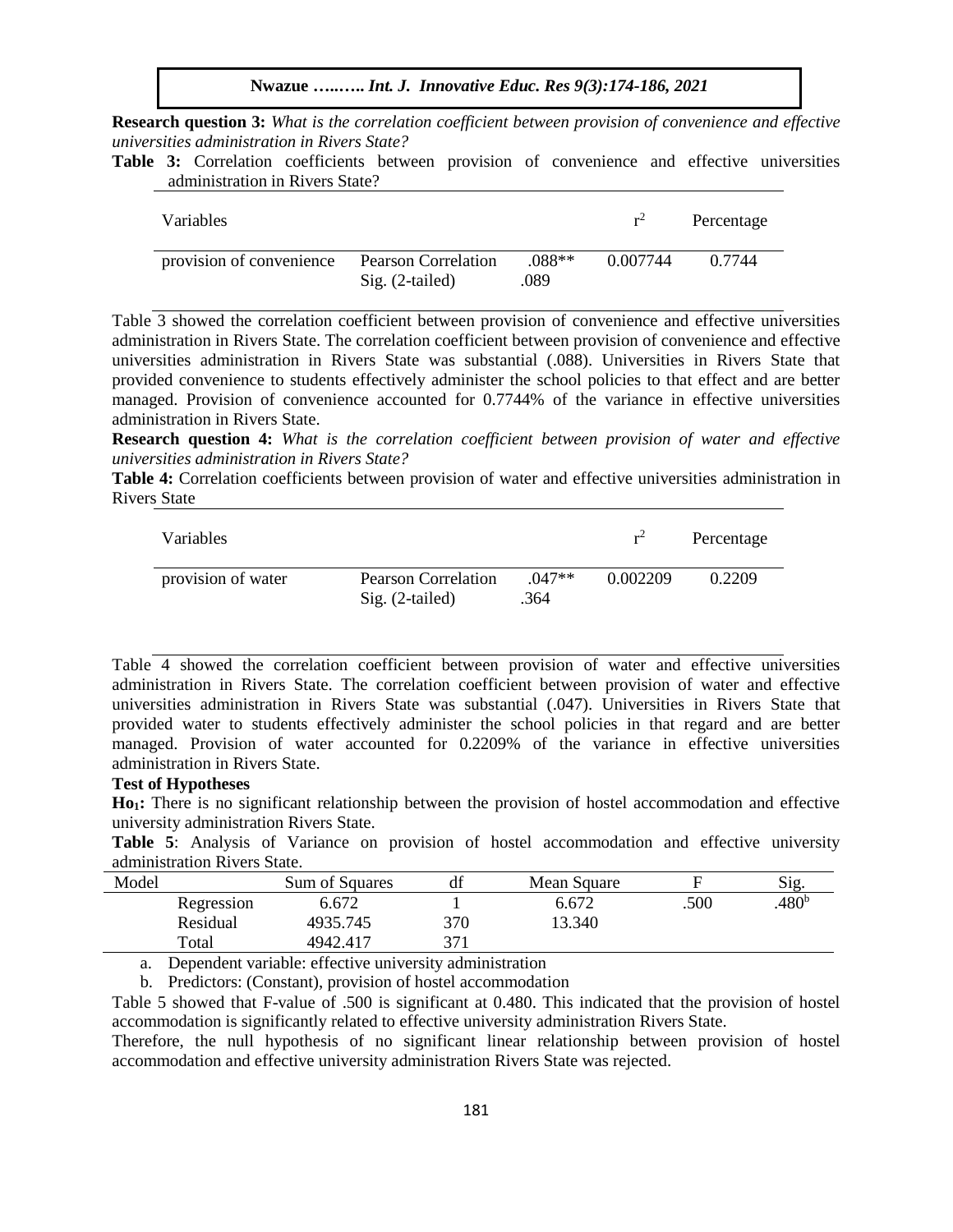**Nwazue …..…..** *Int. J. Innovative Educ. Res 9(3):174-186, 2021*

**Table 6**: Model Summary for provision of hostel accommodation and effective university administration

| Model |     | R Square | Adjusted R | Std. Error of the                                                                                       |  |
|-------|-----|----------|------------|---------------------------------------------------------------------------------------------------------|--|
|       |     |          | Square     | Estimate                                                                                                |  |
|       | 77a | 001      | $-.001$    | 3.65238                                                                                                 |  |
|       |     |          |            | be coefficient of determination $(D^2)$ is 0.001. This indicates that 0.1% of the vertices in effective |  |

The coefficient of determination  $(R^2)$  is 0.001. This indicates that 0.1% of the variance in effective university administration is caused by variations in the predictor variables. Therefore, 0.1% of the variance in effective university administration is predicted by provision of hostel accommodation.

**Table 7**: t-Values of the provision of hostel accommodation on effective university administration

| Model                |        | Unstandardized | Standardized |        | Sig.     |
|----------------------|--------|----------------|--------------|--------|----------|
|                      |        | Coefficients   | Coefficients |        |          |
|                      |        | Std. Error     |              |        |          |
| (Constant)           | 34.340 | .837           | .037         | 41.037 | $0.00**$ |
| hostel accommodation | 032    | .046           |              | 707    | .480**   |

To determine if the predictor variable was significantly related to or predicted effective university administration in Rivers State, the t-value was presented in table 10.The t-value for provision of hostel accommodation was  $(41.037, P < 0.000)$ . Provision of hostel accommodation as a student personnel service had significant relationship ( $P < 0.05$ ) with and predicted effective university administration in Rivers State. Universities that provided hostel accommodation to students are effectively administered in Rivers State.

**Ho2:** There is no significant relationship between the provision of conveniences and effective university administration in Rivers State.

|               |  |  |  |  |  | <b>Table 8:</b> Analysis of Variance on provision of conveniences and effective university administration |
|---------------|--|--|--|--|--|-----------------------------------------------------------------------------------------------------------|
| Rivers State. |  |  |  |  |  |                                                                                                           |

| Model |            | Sum of Squares | df  | Mean Square |       | Sig.             |
|-------|------------|----------------|-----|-------------|-------|------------------|
|       | Regression | 38.514         |     | 38.514      | 2.906 | 089 <sup>b</sup> |
|       | Residual   | 4903.903       | 370 | 13.254      |       |                  |
|       | Total      | 4942.417       | 371 |             |       |                  |

a. Dependent variable: effective university administration

b. Predictor: (Constant), provision of conveniences

Table 8 showed that F-value of 2.906 is significant at 0.089. This indicated that the provision of conveniences is significantly related to effective university administration Rivers State.

Therefore, the null hypothesis of no significant linear relationship between provision of conveniences and effective university administration Rivers State was rejected.

| <b>Table 9:</b> Model Summary for provision of conveniences and effective university administration |  |  |  |  |
|-----------------------------------------------------------------------------------------------------|--|--|--|--|
|-----------------------------------------------------------------------------------------------------|--|--|--|--|

|               | R Square | Adjusted R | Std. Error of the |  |
|---------------|----------|------------|-------------------|--|
|               |          | Square     | Estimate          |  |
| $088^{\rm a}$ | 008      | .005       | 3.64058           |  |
|               |          |            |                   |  |

The coefficient of determination  $(R^2)$  is 0.008. This indicates that 0.8% of the variance in effective university administration is caused by variations in the predictor variable. Therefore, 0.8% of the variance in effective university administration is predicted by provision of conveniences.

| <b>Table 10:</b> t-Values of the provision of conveniences on effective university administration |            |                                |        |          |  |  |  |
|---------------------------------------------------------------------------------------------------|------------|--------------------------------|--------|----------|--|--|--|
|                                                                                                   |            | Standardized                   |        | Sig.     |  |  |  |
|                                                                                                   |            | Coefficients                   |        |          |  |  |  |
|                                                                                                   | Std. Error |                                |        |          |  |  |  |
| 34,087                                                                                            | .522       | .088                           | 65.297 | $0.00**$ |  |  |  |
| .059                                                                                              | .034       |                                | 1.705  | .089**   |  |  |  |
|                                                                                                   |            | Unstandardized<br>Coefficients |        |          |  |  |  |

To determine if the predictor variable was significantly related to or predicted effective university administration in Rivers State, the t-value was presented in table 13.The t-value for provision of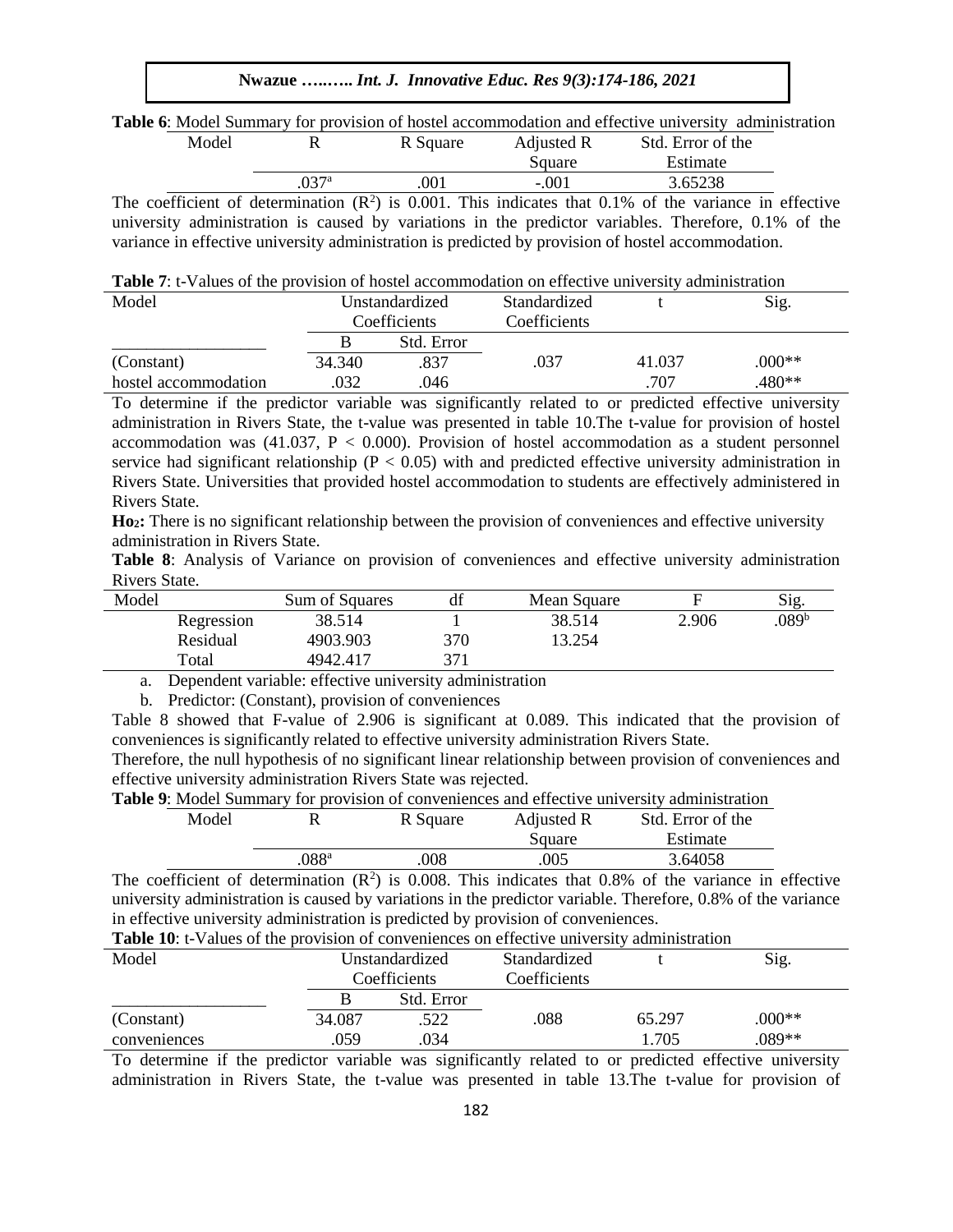conveniences was (65.297,P<0.000). Provision of conveniences as a student personnel service had significant relationship ( $P < 0.05$ ) with and predicted effective university administration in Rivers State. Universities that provided conveniences to students are effectively administered in Rivers State.

**Ho3:** There is no significant relationship between the provision of water and effective university administration in Rivers State.

**Table 11**: Analysis of Variance on provision of water and effective university administration Rivers State.

| Model |            | Sum of Squares | df  | Mean Square |      | Sig.              |
|-------|------------|----------------|-----|-------------|------|-------------------|
|       | Regression | .035           |     | 11.035      | .827 | .364 <sup>b</sup> |
|       | Residual   | 4921.849       | 370 | 13.338      |      |                   |
|       | Total      | 4942.417       | 371 |             |      |                   |

a. Dependent variable: effective university administration

b. Predictor: (Constant), provision of water

Table 11 showed that F-value of .827 is significant at 0.364. This indicated that the provision of water is significantly related to effective university administration Rivers State. Therefore, the null hypothesis of no significant linear relationship between provision of water and effective university administration Rivers State was rejected.

**Table 12**: Model Summary for provision of water and effective university administration

| Model |      | R Square | Adjusted R | Std. Error of the |
|-------|------|----------|------------|-------------------|
|       |      |          | Square     | Estimate          |
|       | 047ª | 002      | .000       | 3.65217           |

The coefficient of determination  $(R^2)$  is 0.002. This indicates that 0.2% of the variance in effective university administration is caused by variations in the predictor variable. Therefore, 0.2% of the variance in effective university administration is predicted by provision of water.

| <b>Table 13:</b> t-Values of the provision of water on effective university administration. |                |            |              |        |          |  |  |
|---------------------------------------------------------------------------------------------|----------------|------------|--------------|--------|----------|--|--|
| Model                                                                                       | Unstandardized |            | Standardized |        | Sig.     |  |  |
|                                                                                             | Coefficients   |            | Coefficients |        |          |  |  |
|                                                                                             |                | Std. Error |              |        |          |  |  |
| (Constant)                                                                                  | 34.351         | .641       | .047         | 53.589 | $0.00**$ |  |  |
| water                                                                                       | .059           | .054       |              | .910   | $.364**$ |  |  |

To determine if the predictor variable was significantly related to or predicted effective university administration in Rivers State, the t-value was presented in table 16.The t-value for provision of water was (53.589, P<0.000). Provision of water as a student personnel service had significant relationship (P  $\lt$ 0.05) with and predicted effective university administration in Rivers State. Universities that provided water to students are effectively administered in Rivers State.

**Ho4:** There is no significant relationship between the provision of recreational facilities and effective university administration in Rivers State.

**Table 14**: Analysis of Variance on provision of recreational facilities and effective university administration Rivers State.

| Model |            | Sum of Squares | df  | Mean Square |      | Sig.              |
|-------|------------|----------------|-----|-------------|------|-------------------|
|       | Regression | .850           |     | .850        | .064 | .801 <sup>b</sup> |
|       | Residual   | 4941.567       | 370 | 13.35638    |      |                   |
|       | Total      | 4942.417       | 371 |             |      |                   |

a. Dependent variable: effective university administration

b. Predictor: (Constant), provision of recreational facilities water

Table 14 showed that F-value of .064 is significant at 0.801. This indicated that the provision of recreational facilities is significantly related to effective university administration Rivers State. Therefore,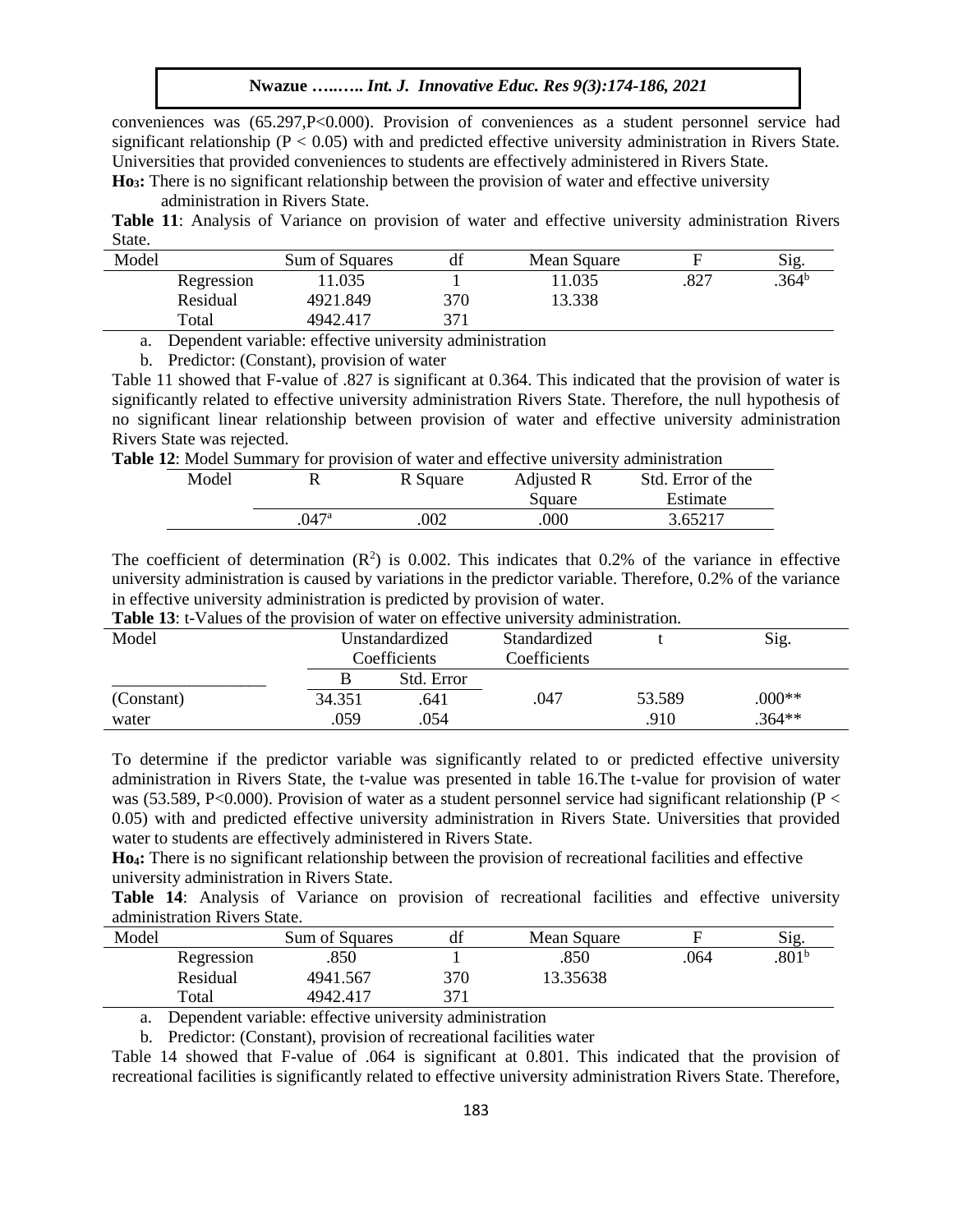the null hypothesis of no significant linear relationship between provision of recreational facilities and effective university administration Rivers State was rejected.

|       |         |          |            | <b>Table 15:</b> Model Summary for provision of recreational facilities and effective university administration |  |
|-------|---------|----------|------------|-----------------------------------------------------------------------------------------------------------------|--|
| Model |         | R Square | Adjusted R | Std. Error of the                                                                                               |  |
|       |         |          | Square     | Estimate                                                                                                        |  |
|       | $013^a$ | .000     | $-.003$    | 3.65453                                                                                                         |  |

The coefficient of determination  $(R^2)$  is 0.000. This indicates that 0.0% of the variance in effective university administration is not caused by variations in the predictor variable. Therefore, 0.0% of the variance in effective university administration is not predicted by provision of recreational facilities. **Table 16**: t-Values of the provision of water on effective university administration.

| Model                   | Unstandardized |              | Standardized |         | Sig.     |
|-------------------------|----------------|--------------|--------------|---------|----------|
|                         |                | Coefficients | Coefficients |         |          |
|                         |                | Std. Error   |              |         |          |
| (Constant)              | 35.020         | .453         | $-.013$      | 77.373  | $0.00**$ |
| recreational facilities | $-.010$        | 039          |              | $-.252$ | $.801**$ |

To determine if the predictor variable was significantly related to or predicted effective university administration in Rivers State, the t-value was presented in table 19.The t-value for provision of water was (77.373, P<0.000). Provision of recreational facilities as a student personnel service had significant relationship ( $P < 0.05$ ) with and predicted effective university administration in Rivers State. Universities that provided recreational facilities to students are effectively administered in Rivers State.

## **DISCUSSION OF FINDINGS**

# **Students' personnel services provided by universities in Rivers State**

The results of the study showed that the students' personnel services provided by universities in Rivers State are: medical services, security, water supply, classroom learning environment, hostel accommodations, counseling services, and library services. The results also revealed that recreational facilities, conveniences, and counseling services were not provided. These findings agree with that of Ogbonna (1997) who stated that the provision of students' personnel services like hostel accommodation, library services, water, and health facilities is a sin qua non to the effective administration of Nigerian universities and schools in general. The author explained that these services are vital to the meaningful operational apron of the school system as they contribute significantly to the day-to-day functioning of a school particularly to learning effectiveness. Poor management of students' personnel services can have adverse effect on the products of the educational process vis-à-vis sustainable higher education.

# **Correlations between students' personnel services and effective university administration Rivers State**

The finding of this study showed that the correlation coefficient between students' personnel services like provision of hostel accommodation, convenience, water recreational facilities, and health facilities and effective university administration Rivers State was substantial. This implies that for universities to be effectively administered, such student personnel services should be provided in the right quality and quantity for students. These findings corroborates with that of Mansoor and Ali (2015) who investigated the impact of hostels on students' satisfaction and their academic performance. The study found that overall average hostel students' satisfaction was 3.29 with significantly greater P values and the average GPA of the hostel students was 3.054 with significantly greater than the normal pass. It also revealed that there was a significant positive correlation between the students' GPA and overall satisfaction factors. The study further showed that out of the seven identified factors of satisfaction, five factors of accommodation, food facilities, inmate cooperation, library facilities, and safety or security significantly influence the academic performance of students.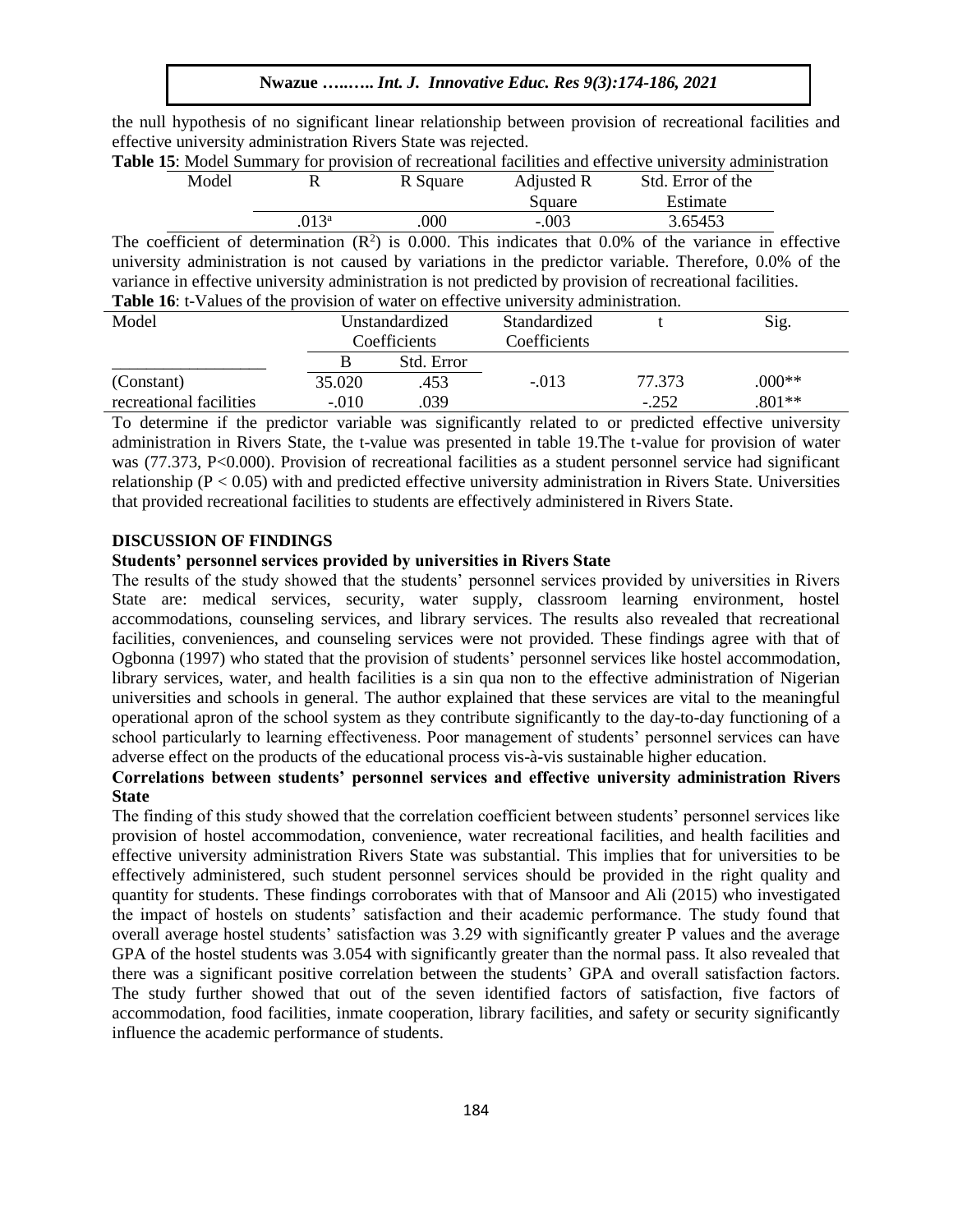# **Students' personnel services as predictors of effective university administration Rivers State**

The findings of the study showed that students' personnel services like provision of hostel accommodation, convenience, water recreational facilities, and health facilities significantly related with and predicted and effective university administration Rivers State. This implies that the total variance in effective university administration Rivers State was attributed to the provision of such students' personnel services. These finding agree with that of Esther (2015) who carried out a study on principal ship and effective management of student personnel services in secondary schools in Cross River State. The findings of the study showed that there is a significant relationship between the principal's proficiency, creativity and the overall educational objectives in the management of school facilities. This simply shows that effective management of school facilities is necessary in creating the enabling conducive academic environment thereby enhancing a corresponding achievement and performance in the teachinglearning process.

## **CONCLUSION**

The following conclusions were drawn based on the research findings.

- 1. The students' personnel services provided by universities in Rivers State are: medical services, security, water supply, classroom learning environment, hostel accommodations, counseling services, and library services.
- 2. There was correlation coefficient between students' personnel services like provision of hostel accommodation, convenience, water recreational facilities, health facilities, classrooms, and effective university administration Rivers State.
- 3. There was significant relationship between students' personnel services like provision of hostel accommodation, convenience, water recreational facilities, health facilities, and classrooms and effective university administration Rivers State.

## **RECOMMENDATIONS**

Based on the findings of the study and the various implications which have been highlighted, the following recommendations were made:

- 1. The provision of qualitative students' personnel services is necessary for effective administration of universities in Rivers State since their relationship was substantial.
- 2. The school authority should organize seminars, orientations and talks on how to manage the students' personnel services for effective administration of public universities in River State.
- 3. Non- governmental bodies like Alumni association, the private sector and Philanthropist should be cajoled to assist in the provision of these services.

#### **REFERENCES**

- Ejionueme, B. (2010). *Students' welfare services at university of Benin*. (Unpublished Undergraduate Project), Educational foundations. University of Nigeria, Nsukka.
- Emetaron, U. (2002). *Students' personal administration and understanding the child for learning environment.* Tony Ben Publishers.

Hamlyn, D. (1996). *The concept of a university*. Cambridge University Press.

Ogbonnaya, N .O. (1997). *Constraints to supervision of instruction in Nigeria secondary school in Ndu, Dynamics* 

*of education administration and management: The Nigeria perspective administration: Underst anding the child for learning environment.* Tony Ben Publishers.

- Ozioko, A. N. (2014). *Implementation of student personal services in federal and state colleges of education in South East Nigeria*. (Unpublished Ph.D Dissertation), Seminar presented to the Department of Educational foundations, University of Nigeria Nsukka.
- Pfiffnerand, (1967). *Public administration.* The Ronald Press.